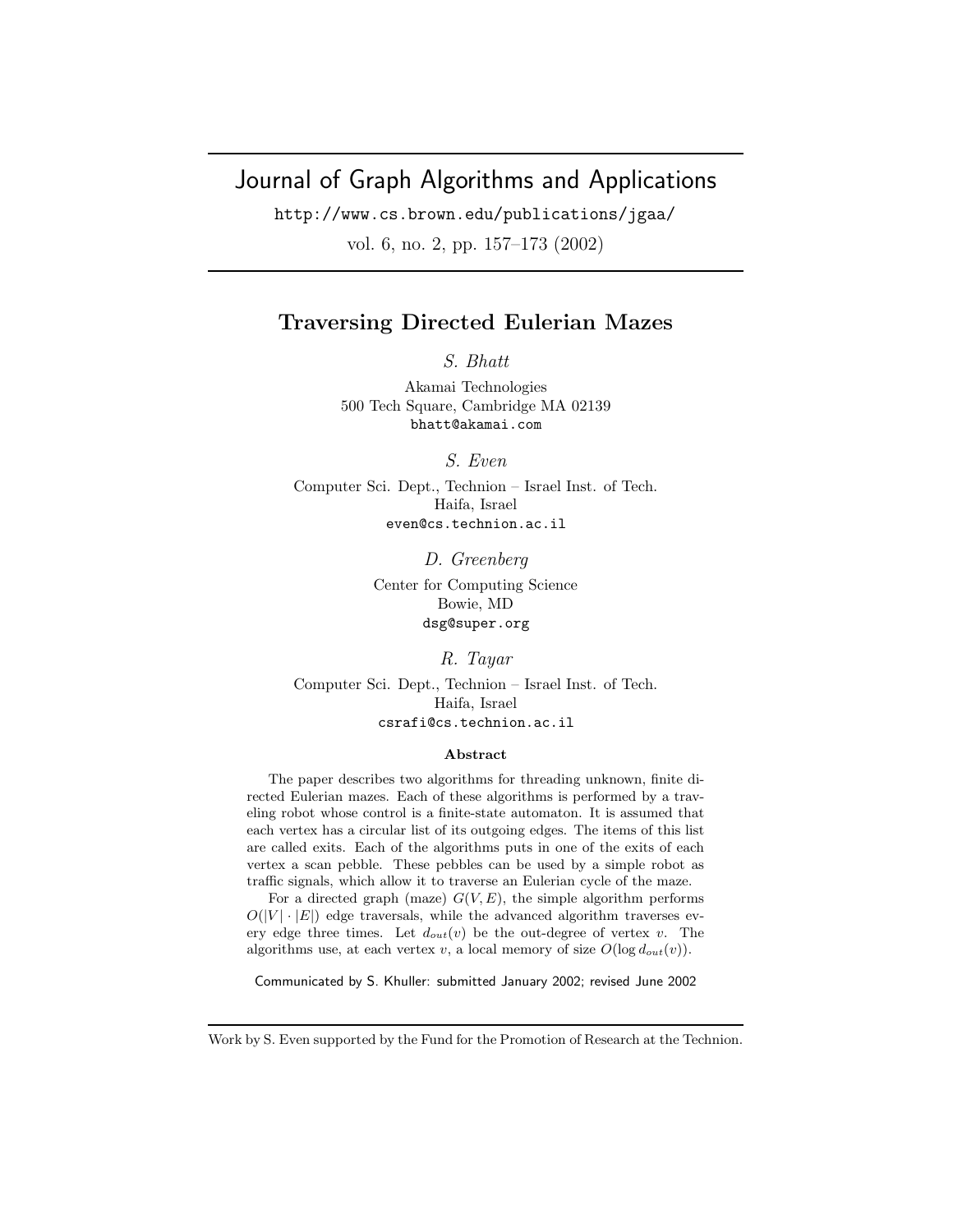### **1 Introduction and Model**

The question of how best to traverse an unknown maze, given only local knowledge, has been long studied. [8, 3, 5, 7, 6, 1, 4, 2]. Without the ability to store some knowledge about the maze the searcher can easily become trapped in cycles.

In this paper we consider the case of directed Eulerian mazes/graphs, and show that a finite state automaton, with access to some local memory stored in the vertices, can find an Eulerian cycle. During the search for this cycle, each edge is traversed three times.

It is assumed that each vertex has a circular list of its outgoing edges. The items of this list are called *exits*.

The challenge is to use only as simple a "robot,"  $R$ , as possible.  $R$  has a finite automaton control and a few external actions. The external actions affect the external state which consists of the following:

- The vertex in which R is at, and more specifically, the exit at which R is at.
- For every vertex  $v$ , the location of some small constant number of pebbles at exits of  $v$ , and the value of a constant number of flags' bits at  $v$ .

Let  $d_{out}(v)$  be the out-degree of v. The external actions allow R to access  $O(\log d_{out}(v))$  bits of information, stored at v. Note that R's memory may not be sufficient to store all these bits at any one time, since no bound on  $d_{out}(v)$ is assumed.

The robot  $R$  can perform two essential movement actions:

- $R$  can traverse an edge from its beginning, which is an exit of the vertex it is at, to its end, to enter another (the same, in case of a self-loop) vertex.
- R can move from the exit it is at to the next/previous exit in the cyclic order of the exits of the vertex it is at.

Also, R can perform two pebbling actions:

- R can observe if a pebble of a specified type is located at the exit R is at.
- R can put/remove any pebble at/from the exit it is at.

Finally, R can perform two flagging actions:

- R can observe whether a certain flag is turned on at the vertex  $R$  is at.
- R can turn on/off a certain flag at the vertex R is at.

For simplicity we will often use compound actions such as *traverse the edge with the scan pebble* which are straightforward finite automata functions of the basic actions.

The problem considered in this paper can now be restated as follows: Design a robot  $R$  so that when it is placed at any vertex of any directed Eulerian finite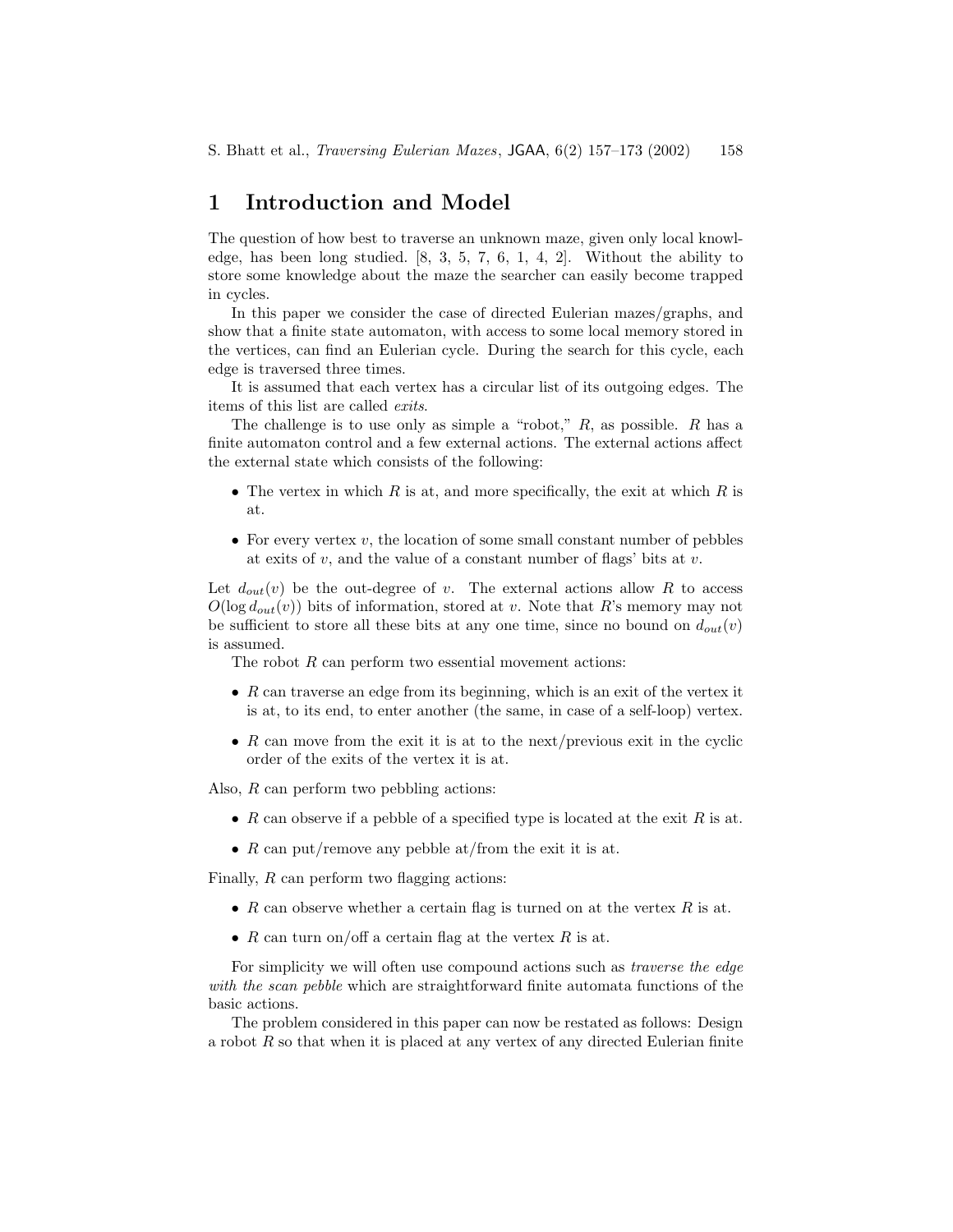graph, with any cyclic ordering of the exits of each vertex,  $R$  will eventually halt, leaving a scan pebble at one exit of each vertex. These scan pebbles serve as traffic signals for a simple scanning robot. Using these pebbles, and moving them as it goes along, this robot will traverse an Eulerian cycle, will halt, and when it does, the scan pebbles will be exactly where they have been when the simple robot started this traversal.

### **2 History of Maze Traversal**

In 1967, Michael Rabin [8] considered the problem of threading undirected connected graphs by means of a finite automaton which has some fixed number of pebbles it can leave at vertices and which it can move from one vertex to another. Note that by threading we mean visiting every vertex, at least once. He proved that no such automaton can thread all finite undirected graphs. It follows that no finite automaton can thread all finite, connected graphs, unless some unbounded information can be stored in the vertices.

In view of this impossibility result, it is no wonder that the classical (19-th century) algorithms for threading undirected mazes, such as that of Trémaux's and Tarry's (see, for example Even's book [5], Chapter 3) store data in the vertices. More about threading undirected mazes can be found in the book of Hemmerling [7]. However, these algorithms are not easy to implement on directed graphs due to the fact that backtracking along edges is no longer allowed.

Notice that every connected undirected graph can be transformed to a directed Eulerian graph by replacing every edge  $u-v$  with two directed edges  $u \rightarrow v$  and  $v \rightarrow u$ . Thus, the impossibility result for threading undirected graphs implies the impossibility of threading for directed Eulerian graphs. This, in turn, proves the impossibility of finding an Euler cycle in Eulerian directed graphs.

Therefore, in order to thread all finite directed Eulerian graphs, it is natural to allow our robot, R, to store and use some information in the vertices.

Even, Litman and Winkler [6] presented an algorithm of time complexity  $O(|V|^2)$  to thread directed networks. However, their algorithm assumes a different computational model — each vertex is a finite automaton and the directed edges are communication links. Afek and Gafni [1] present a fairly complicated solution which uses essentially Depth-First Search (like Trémaux's algorithm), and includes a method to effectively backtrack on directed edges. Their method uses  $O(|V| \cdot |E| + |V|^2 \cdot \log|V|)$  edge traversals, and requires that vertices are labeled with distinct names. We shall later say more about the comparison of our results with those of Afek and Gafni.

Deng and Papadimitriou [4] also use a more powerful model than we do. Their purpose is to explore the graph; i.e. to discover its structure. They assume that vertices have distinct identities and that the robot is a general purpose computer (Turing equivalent). They describe a recursive algorithm which finds an Eulerian cycle in a directed Eulerian graph. This algorithm traverses each edge twice. They build on this algorithm to attack the problem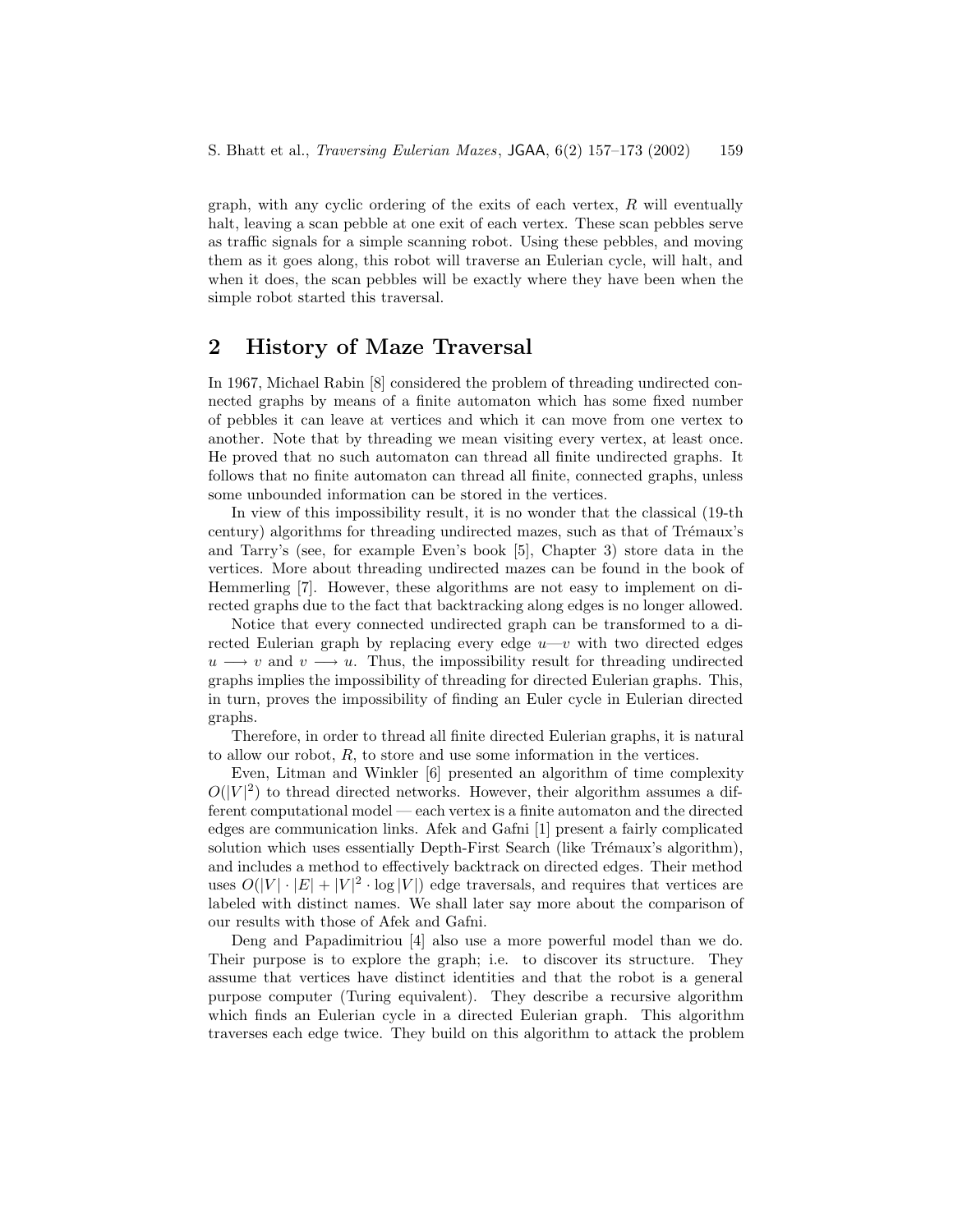of exploring general strongly connected directed graphs. (See, also, Albers and Henzinger [2].)

### **3 Overview of the Robot Algorithms**

Let  $G(V, E)$  be a finite Eulerian directed graph. Namely, G's underlying undirected graph is connected, and for every vertex  $v \in V$ ,  $d_{in}(v) = d_{out}(v)$ , i.e., its indegree is equal to its outdegree. Euler's Theorem implies that G has a directed cycle in which every edge of G appears exactly once.

Since  $d_{in}(v) = d_{out}(v)$  we shall simply use  $d(v)$  to denote  $d_{out}(v)$ .

### **3.1 The Simple Algorithm**

Without any pebbles the robot, R, might be doomed to pick the same exit every time it visited a vertex. In this algorithm,  $R$  uses a scan pebble to "remember" which is the next exit to be taken. At each vertex,  $R$  moves to the exit with the pebble, call it  $E_p$ , places the pebble at the next exit, returns to  $E_p$ , and traverses that edge. As we will show below, the repetition of this simple "move pebble forward before traverse" alone will eventually establishes an Eulerian tour, i.e., after wandering for a while, R will traverse an Eulerian cycle, and repeat it, indefinitely, unless some mechanism causes it to halt.

Afek and Gafni [1] used a similar idea in their Traversal-1 algorithm. We use a different halting mechanism (employing a two bits flag at each vertex and using a single bit of internal state of  $R$ ,) and take advantage of the fact that our graphs are assumed to be Eulerian, while they assumed only strong connectivity. We will show that this Simple algorithm makes  $O(|V| \cdot |E|)$  edge traversals before it halts, using our halting rule.

Afek and Gafni [1] show that their scanning method is existentially optimal, that is, that there exists a family of (non-Eulerian) directed graphs which require  $\Omega(|V| \cdot |E|)$  edge traversals. However, as is shown in the Appendix, there are *dense* (Eulerian) graphs for which any Depth-First Search approach, including that of Afek and Gafni, takes  $\Omega(|V| \cdot |E|) = \Omega(|V|^3)$  edge traversals, while our variant takes  $O(|V|^2)$ .

### **3.2 The Advanced Algorithm**

To prepare for our second robot algorithm we first describe an algorithm which does not meet our traveling robot model. We first prove the validity of this algorithm and later show that we can return to our model and preserve the validity.

The algorithm consists of two phases. The first phase, called *preparatory*, is nondeterministic. It concludes by placing a scan pebble at one exit of each vertex, thus, in fact, having found an Eulerian tour. The second phase, called *stroll*, can then execute the simple traveling robot algorithm to trace an Eulerian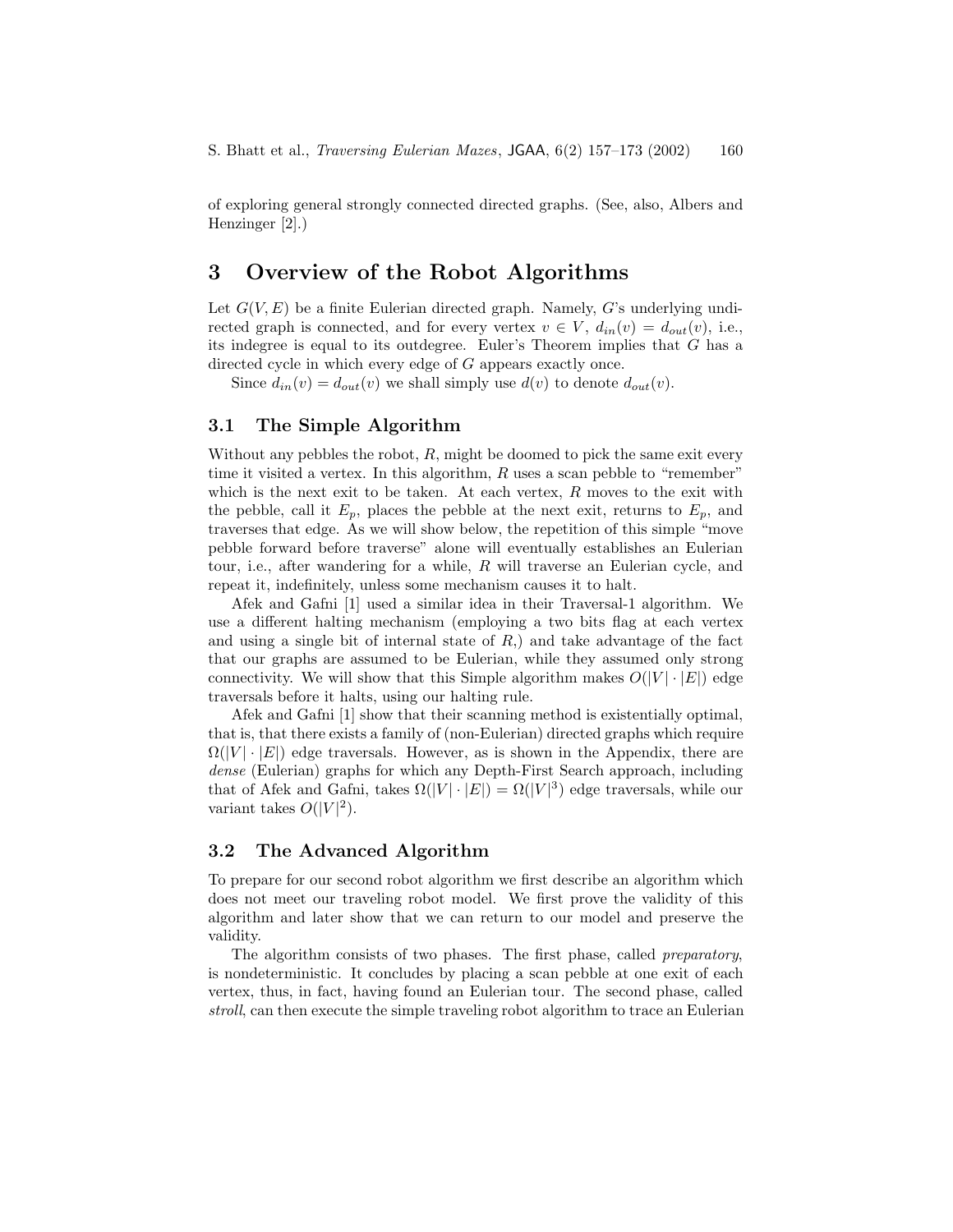cycle. When it halts the pebbles are back where the preparatory phase had placed them.

Finally, our Advanced Algorithm replaces the nondeterministic preparatory phase with a traveling robot sub-algorithm. The new preparatory phase requires two more pebbles per vertex and two additional 3-value variables in each vertex. Including both its phases, the Advanced Algorithm traverses each edge 3 times.

### **3.3 The Recursive Algorithm**

It is worth noting that the Recursive Algorithm of Deng and Papadimitriou can also be performed by a traveling finite robot. However, the required memory in each vertex v is  $\Theta(d(v) \cdot \log d(v))$ . If the robot is "input aware", (i.e. when a vertex is entered the output edge is a constant 1-1 function of the input edge,) then the Recursive algorithm need scan every edge only twice. Without input awareness, each edge is scanned exactly 3 times. This was shown by Tayar [9].

Finally, we note that while each of the three algorithms (Simple, Advanced and Recursive) produces an Eulerian cycle, they may produce different cycles (e.g. when applied to the maze shown in Figure 1.)

### **4 The Simple Algorithm**

### **4.1 The Algorithm**

The traversal of the graph is to be performed by a finite-state robot  $R$ . The algorithm which governs the behavior of  $R$  consists of two mechanisms: The *scanning mechanism*, which determines the order in which the edges are traversed, and the *halting mechanism*.

#### **4.1.1 The Scanning Mechanism**

In each vertex v there is a *scan* pebble, initially placed at some arbitrary exit. Each time the robot enters a vertex it finds the scan pebble, moves it forward one position, and exits through the edge where the scan pebble has been.

Clearly, the scanning continues indefinitely, unless the halting mechanism stops it.

#### **4.1.2 The Halting Mechanism**

For the purpose of deciding when  $R$  stops scanning, vertices and exits are marked as follows:

- Each vertex has a root flag r. Initially  $r = 0$  at all vertices. The first action by the robot is to mark its initial vertex flag  $r = 1$ . Thereafter, no vertex has its r flag changed.
- Each vertex also has a status flag, s, which is initially marked NEW. On first visiting a vertex the robot changes s to SEEN. Eventually, the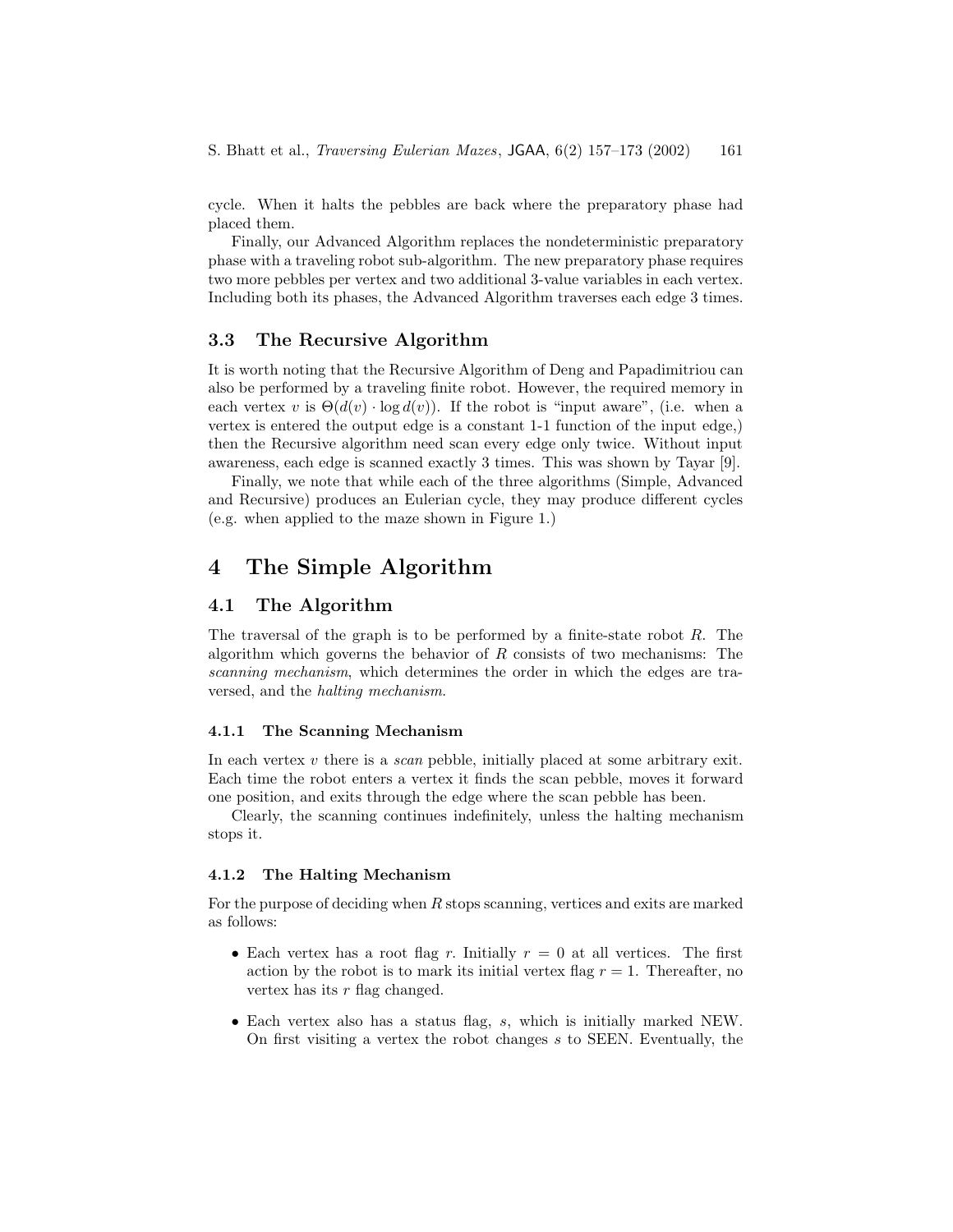robot will change each s flag to DONE and thereafter leave it unchanged. Also, on the first visit the robot finds the exit in which the scan pebble is located and puts the *start* pebble at the same exit. The start pebble is not moved anymore. It helps determine if all exists have been used to leave the vertex.

In addition, the robot carries a state bit  $F$ . This bit may be  $UP$  or  $DOWN$ . The initial value of F is DOWN. The meaning of  $F = UP$  is that on the present "phase", to be defined shortly, all vertices, it has encountered so far, have had all their outgoing edges traversed, at least once.

The actions of the robot under the Simple Algorithm are given in Table 1. Lines 3, 5, 7 and 20 perform the scanning mechanism. Lines 1-2, 4, 8-16 and 18-19 perform the halting mechanism. Line 17 defines the end of a phase. The phases are only defined to simplify the proof.

| $\mathbf{1}$     | $r \leftarrow 1$                                                    |
|------------------|---------------------------------------------------------------------|
| $\boldsymbol{2}$ | $s \leftarrow SEEN$                                                 |
| 3                | <i>goto</i> exit with scan pebble                                   |
| $\overline{4}$   | put start edge pebble at exit                                       |
| 5                | move scan pebble to next exit and leave vertex through current exit |
| 6                | <i>while</i> TRUE                                                   |
| $\overline{7}$   | <i>goto</i> exit with scan pebble                                   |
| 8                | if $s = NEW$ then do                                                |
| 9                | put start_edge pebble at exit                                       |
| 10               | $s \leftarrow SEEN$                                                 |
| 11               | if $r = 0$ then do                                                  |
| 12               | if $s \neq DONE$ then do                                            |
| 13               | $F \leftarrow DOWN$                                                 |
| 14               | <i>if</i> start edge pebble at next exit then                       |
| 15               | $s \leftarrow DONE$                                                 |
| 16               | <i>if</i> $r = 1$ <i>and</i> exit has the start edge pebble then do |
| 17               | (end of phase)                                                      |
| 18               | if $F = UP$ then HALT                                               |
| 19               | $F \leftarrow UP$                                                   |
| 20               | move scan pebble to next exit and leave vertex through current exit |

Table 1: The Simple Algorithm

### **4.2 Validity**

The vertex where  $r = 1$  is called the *root*  $\rho$ .

**Theorem 1** *The robot* R *will halt at the root,* ρ*, after having traversed all edges of* G. This will happen within  $O(|V| \cdot |E|)$  edge traversals. In its last  $|E|$  edge *traversals* R *makes an Eulerian tour.*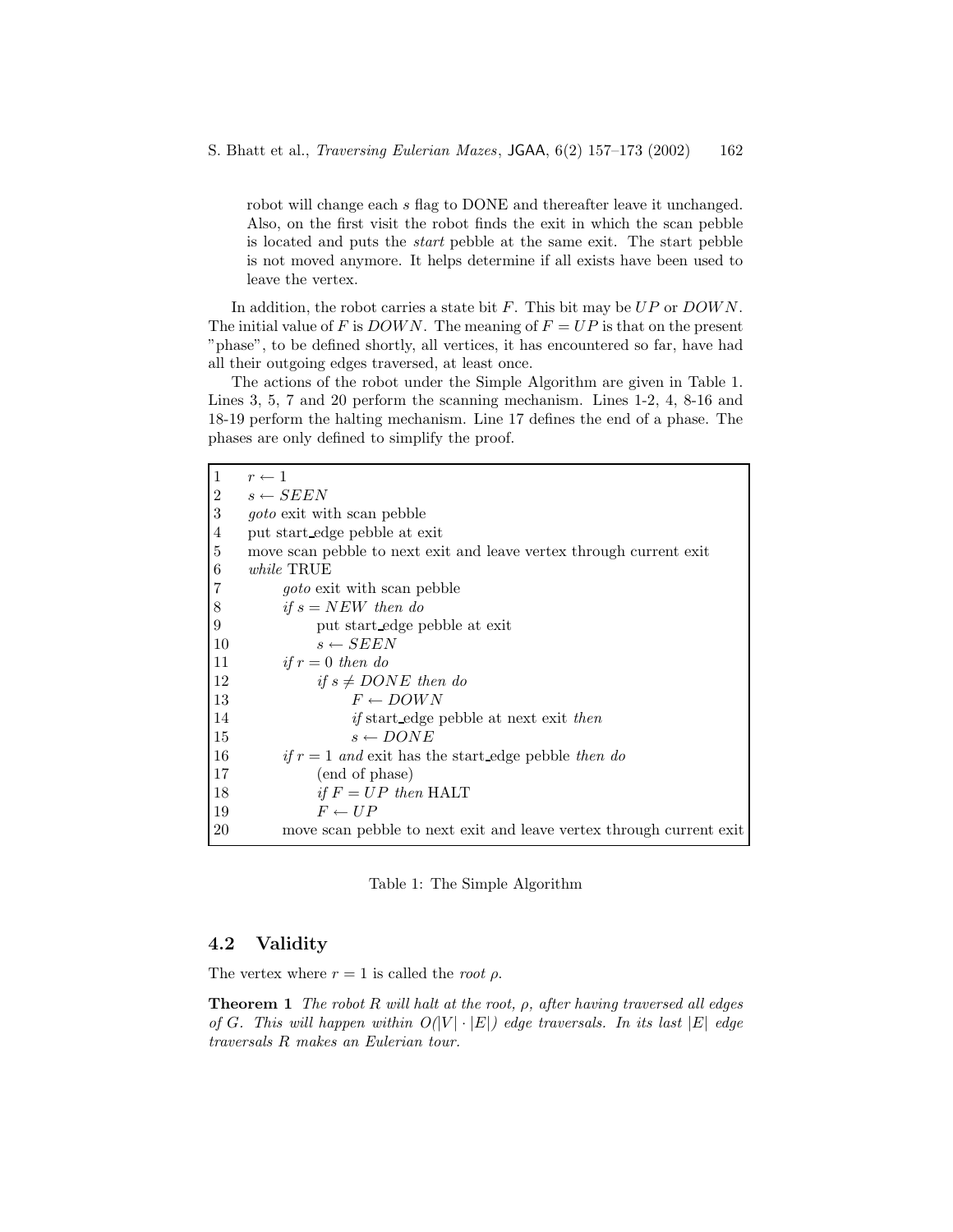Note that upon termination the scan pebbles are not necessarily back in their initial condition. In fact, their position is exactly what has been "learned". If now the traversal is restarted, with  $F = UP$ , R will perform an Eulerian tour and stop, and the scan pebbles will again be in the "learned" position.

**Proof:** Note the definition of a phase, as in Table 1, Line 17. First, let us examine the route of  $R$  during the first phase. Clearly, every edge incident with  $\rho$  has been traversed exactly once. Furthermore, every edge on the route of the first phase is traversed once only. This is easily proved by induction on the order in which the edges are traversed: When a vertex  $v \neq r$  is entered by an edge (traversed for the first time) the number of used incoming edges is one greater than the number of used outgoing edges. Thus, the exit in which the pebble is placed leads to an edge which has not yet been traversed.

Note that if during the first phase every incident edge of  $v \neq \rho$  has been traversed then v's s flag is DONE. Other vertices are still flagged NEW or SEEN. However, for every vertex the number of untraversed incoming edges is equal to the number of untraversed outgoing edges.

Now consider the second phase. As long as for every vertex  $v \neq \rho$ , encountered by  $R$ ,  $s = DONE$ , the route of the second phase is identical to that of the first phase. This follows from the fact that, at the end of the first phase, for  $\rho$  and every  $DONE$  vertex, the scan pebble is back at the start exit. If not all edges of G have been traversed in the first phase, there must be vertices on the first route for which some of their outgoing edges have not been traversed and such vertices are still flagged SEEN. This follows from the fact that G is strongly connected. If  $SEEN$  vertices exist, let v be the first  $SEEN$  vertex encountered in the second phase. A new tour starts at  $v$ , using only edges untraversed in the first phase, and ending in  $v$ . Now  $v$  is flagged  $DONE$  and its scan pebble is at the start exit. The route of the first phase is resumed. Since every vertex which is still flagged SEEN and which is on the route of the first phase is similarly treated, at the end of the second phase all vertices encountered on the first route are now flagged DONE. Every traversed edge has been traversed exactly once in the second phase, which is the second time for those traversed on the first route.

For every phase  $i > 1$ , the algorithm maintains the following properties:

- While R is traveling through  $\rho$  and  $DONE$  vertices, it retraces the route of the  $(i - 1)$ 'st phase.
- If R encounters a  $SEEN$  vertex, u, it suspends the retracing of the tour of the  $(i - 1)$ 'st phase. A new tour starts at u and ends there. u is now DONE. The tour of the  $(i-1)$ 'st phase is resumed (using the start exit). Thus, every edge it traversed at most once during a phase.
- If for every vertex  $v \neq \rho$ , which R encounters, v is DONE, then R returns to  $\rho$  with  $F = UP$ , and halts.

During each phase, other than the last and possibly the first, at least one SEEN vertex becomes  $DONE$ . Thus, there are at most  $|V|+1$  phases. Hence, the number of edge traversals is  $O(|V| \cdot |E|)$ .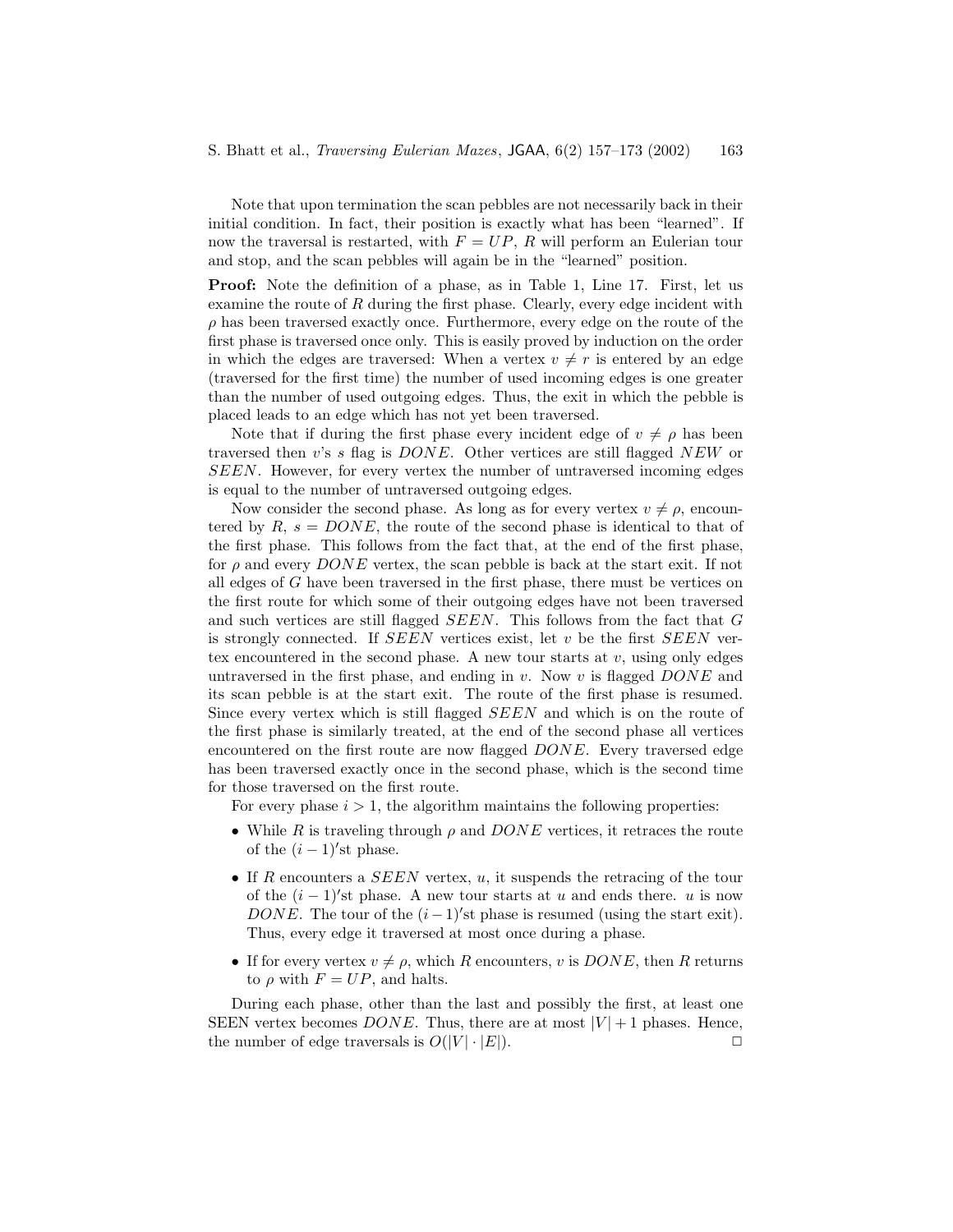### **5 The Generic Algorithm**

In order to explain our more efficient algorithm for finding an Eulerian directed cycle in  $G(V, E)$ , in terms of the number of edge traversals, we describe first a *Generic Algorithm*. This is a nondeterministic algorithm which deviates from our computational model; i.e. it is not limited to actions performed by a traveling finite automaton. Later on we show how to remove the nondeterminism and run the algorithm by means of a finite automaton which threads the directed graph.

### **5.1 Definitions**

- An edge is *new* if it has not been traversed yet. It is *old* otherwise.
- A vertex is *new* if all its outgoing edges are new. It is *old* otherwise.
- An **exploration** from vertex v is a directed path which starts in v and continues via a new directed edge, as long as there is one. It is assumed that, in each vertex, exits are chosen according to the specified circular order.

For convenience, we shall assume that the exits of a vertex  $v$  are labeled  $v.1, v.2, \ldots, v.d.$  where v.1 is the start exit, as we used it in Section 4, d is  $d_{out}(v)$  and the exits are numbered according to the specified circular order. Also, we shall use a scan pebble, one per vertex, to be placed at one of the exists.

### **5.2 The Preparatory Algorithm**

Consider Preparatory, as stated in Table 2.

| choose a vertex $\rho$                                  |  |  |  |
|---------------------------------------------------------|--|--|--|
| run an exploration from $\rho$                          |  |  |  |
| while there are old vertices which have new exits do    |  |  |  |
| choose such a vertex $u$                                |  |  |  |
| run an exploration from $u$                             |  |  |  |
| for every vertex $v$ do                                 |  |  |  |
| <i>if</i> only one exploration passed through $v$ then  |  |  |  |
| put $v$ 's pebble at the first exit of this exploration |  |  |  |
| <i>else</i> put the pebble at the first exit of the     |  |  |  |
| second exploration which passed through $v$             |  |  |  |

Table 2: Preparatory

Note that the first exploration ends at  $\rho$ , the vertex at which it started. This observation, like the proof of Euler's theorem, follows from the fact that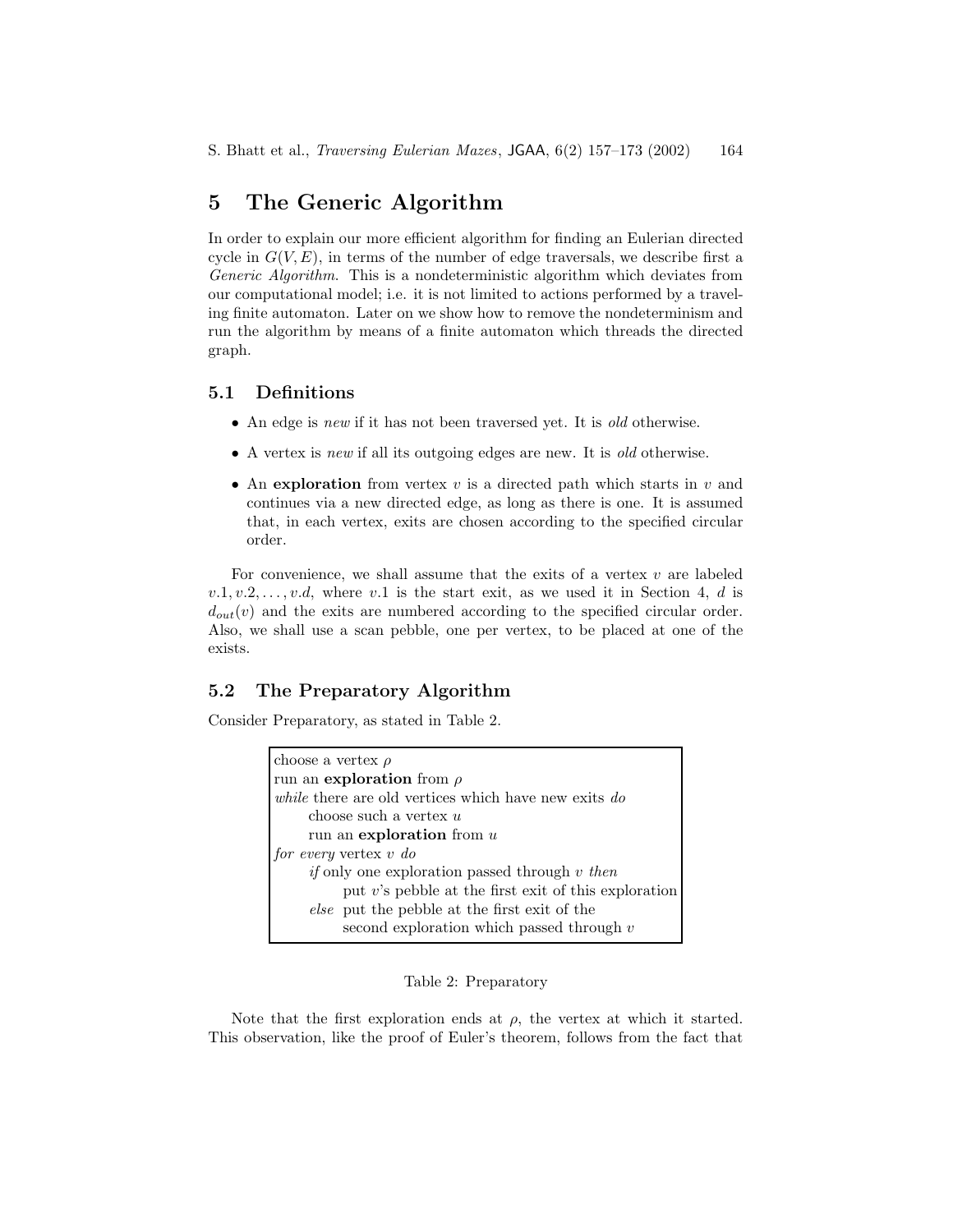whenever any vertex  $u$ , other than  $\rho$ , is entered, the number of old incoming edges is greater (by 1) than the number of old outgoing edges, and since  $d_{in}(u)$  =  $d_{out}(u)$ , there is at least one new outgoing edge. When the first exploration ends, for every vertex the number of new incoming and outgoing edges is the same, and this invariant holds every time an exploration ends.

For every vertex, Preparatory places a pebble at one of its exits. The position of these pebbles is the information *learned* by running Preparatory.

#### **5.3 The Scan Algorithm**

The benefit of the Preparatory Algorithm becomes evident when it is followed by the Scan Algorithm. The Scan Algorithm is similar to the actions taken by  $R$  in the last phase of the Simple Algorithm. The pebble is used just as the scan pebble has been used there. However, the locations of the pebbles, when Scan begins, may be different from those of the scan pebbles, when the last phase of Simple starts. Scan halts when exit  $\rho$ .1 is about to be used again. The route R takes during Scan is an Eulerian tour.



Figure 1: Example for running Generic

The interaction of Preparatory with Scan may seem a bit magical so we demonstrate their action on the example shown in Figure 1. For each vertex, the exits are numbered, and for convenience, all vertices are given names. Assuming  $\rho = r$ , the first exploration yields the cycle  $C_1 : r.1, a.1, c.1$ . Assume the second exploration starts at a; it yields a cycle  $C_2 : a.2, b.1, c.2$ . Assume the third cycle is  $C_3 : b.2, c.3$ . Since only one exploration cycle includes r, a pebble is placed on r.1. The other vertices are in more than one exploration so the pebbles are placed at the first edge used by the second exploration, that is,  $a.2, b.2$  and  $c.2$ . This completes the operation of Preparatory.

Now, during a Scan, the following Eulerian cycle is traversed:

$$
r1, a2, b2, c2, a1, c3, b1, c1.
$$

Note that the edges of a Preparatory cycle may not be scanned consecutively, and they may even appear in an order different from the order in which they have been traversed in the exploration. Nonetheless, as we show below, Scan will always traverse an Eulerian path.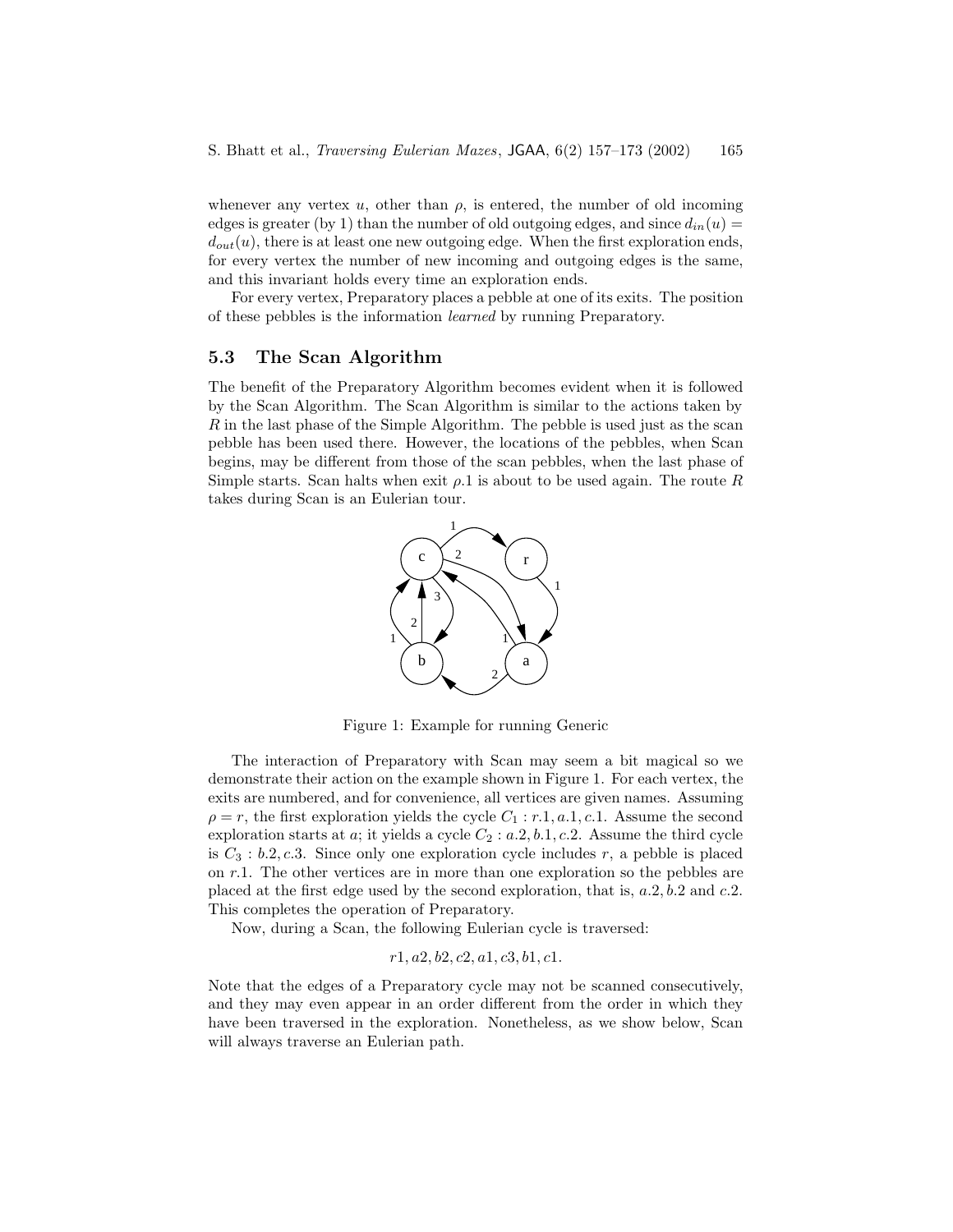**Lemma 1** *In the directed path indicated by Scan, no edge is traversed more than once.*

**Proof:** The only exploration which passes through  $\rho$  is the first one, and therefore Preparatory places the pebble at exit  $\rho$ . Scan halts when R is at  $\rho$  and the pebble is back at exit  $\rho$ .1 when  $\rho$  is entered. Thus, every edge out of  $\rho$  has been traversed exactly once.

Assume there are edges which R traverses more than once, and let  $u \stackrel{e}{\longrightarrow} v$ be the first such edge on the route of R. By the argument above,  $u \neq \rho$ . Since the pebble is moved in a round robin fashion, the number of times  $R$  has left u, at the time it traverses e for the second time, is  $d(u) + 1$ . R has not started in u and is not at u now. Thus, u must have an incoming edge which R has traversed more than once before traversing  $e$  the second time. This contradicts the choice of  $e$ .

The following simple observation is used in the proofs of the next three lemmas: The exits of every vertex  $v$  are used by Preparatory in consecutive order. Exits  $v.1, v.2, \ldots, v.l_1$  are used in the first exploration which passes through v. Next,  $v.(l_1 + 1), v.(l_1 + 2), \ldots, v.l_2$  are used in the second exploration which passes through  $v$ , etc.

**Lemma 2** Let u be a vertex and  $C_i$ ,  $i \geq 1$ , is the cycle of the first exploration *to pass through* u*. If during Scan,* R *traverses all edges of* C<sup>i</sup> *which exit from* u*, then* R *has traversed all outgoing edges of* u*.*

**Proof:** If all outgoing edges of u belong to one exploration then the claim is trivial. Otherwise, Preparatory places the pebble at the first exit of the second exploration which passes through  $u$ . Thus,  $R$  has traversed all other outgoing edges of u before it traverses the edges of  $C_i$ .

#### **Lemma 3** *During Scan,* R *traverses all edges of* G*.*

**Proof:** Consider the cycles traced during Preparatory, and let  $C_i$  be the cycle traced in the i-th exploration. Assume there are edges of G which are not traversed by R during Scan, and let  $C_k$  be the first cycle to contain such an edge. Let  $s$  be the vertex in which the  $k$ -th exploration has started (and ended).

First, consider the claim that all outgoing edges of s are traversed by R.

If  $k = 1$  then the claim follows from the halting condition of Scan. If  $k > 1$ then there are earlier cycles which pass through s, and all outgoing edges of these cycles have been traversed by  $R$ . By Lemma 2, all outgoing edges of s have been traversed. This proves the first claim.

Now, let us call all edges of  $C_k$ , which have been traversed by  $R$ , *black*, and the remaining edges of  $C_k$  — *red*. The edges of other cycles remain colorless.

Next, consider the (second) claim that there is a vertex on  $C_k$  for which the number of black outgoing edges is greater than the number of black incoming edges. Note that this holds if and only if there is a vertex on  $C_k$  for which the number of black outgoing edges is less than the number of black incoming edges.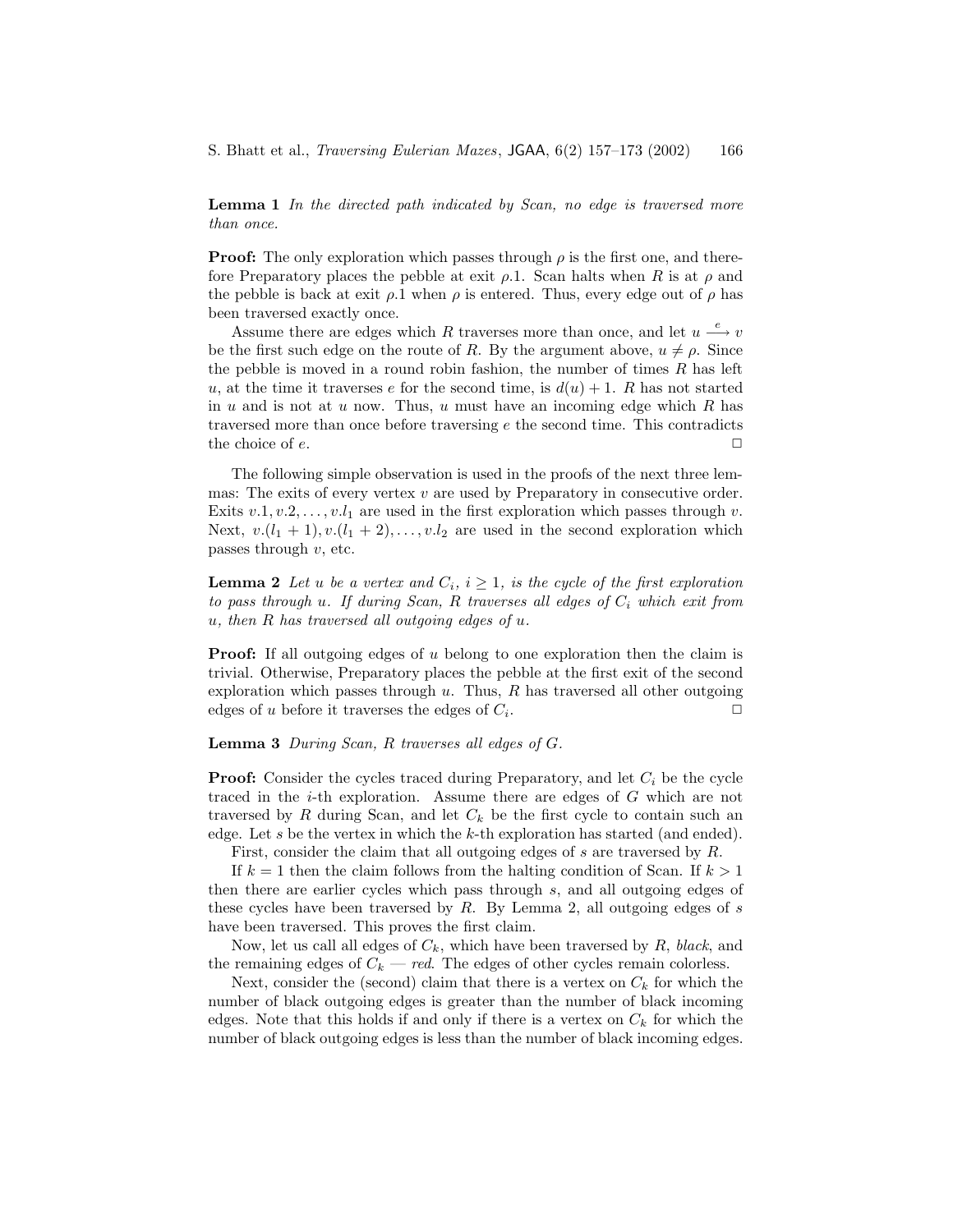Clearly, in every vertex the exits to black edges are consecutive, and the red ones succeed the black.

Now, let us trace the edges of  $C_k$  in the order they have been chosen in Preparatory. According to the first claim, all outgoing edges of s have been traversed by R, and therefore are all black, and thus, the first edge of  $C_k$  is black. Consider the first red edge  $u \stackrel{e}{\longrightarrow} v$  while we trace  $C_k$ . Since we have entered  $u$  via a black edge, and all our previous entries into  $u$  have been via black edges, the number of black incoming edges is an upper bound on the number of times we visited u. All previous exits from u were through black edges, and e is red. Thus, the number of black outgoing edges is less than the number of black incoming edges. This proves the second claim.

Assume v is a vertex on  $C_k$  which has more black outgoing edges than black incoming edges.

If  $C_k$  is the first cycle which passes through v then the number of times that  $R$  has visited  $v$  is equal to the number of black outgoing edges, plus the number of colorless outgoing edges; these belong to later cycles, and they have all been traversed by  $R$ . This follows from the fact that the pebble has been put, by Preparatory, at the first such exit, and all these exits have been used, by R, before the exits of  $C_k$ , while at least one black edge exists. Note that the number of entries by  $R$ , when it leaves through the last black outgoing edge, is equal to the number of departures. Also note that the number of colorless incoming edges is equal to the number of colorless outgoing edges and that no edge is traversed more than once (Lemma 1). It follows that the number of black incoming edges must be greater than or equal to the number of black outgoing edges. A contradiction.

If  $C_k$  is not the first cycle which passes through v, then the choice of  $C_k$  and Lemma 2 imply that all outgoing edges have been traversed by  $R$ , and therefore all incoming edges of  $u$  have been traversed as well. Therefore the number of black incoming edges is equal to the number of black outgoing outgoing edges. A contradiction.

It follows that every edge is traversed by  $R$ .  $\Box$ 

**Theorem 2** *The robot* R*, moving according to algorithm Scan, traverses an Eulerian cycle.*

**Proof:** By Lemma 1 no edge is traversed more than once, and by Lemma 3, every edge is traversed.

Note that after Scan halts, the pebbles are back where Preparatory had put them.

### **6 The Advanced Algorithm**

In this section we describe an algorithm in which the operation of Preparatory is performed by a traveling robot  $R$ , whose control is a finite automaton. This new algorithm will ensure that a pebble is placed on edges in a manner consistent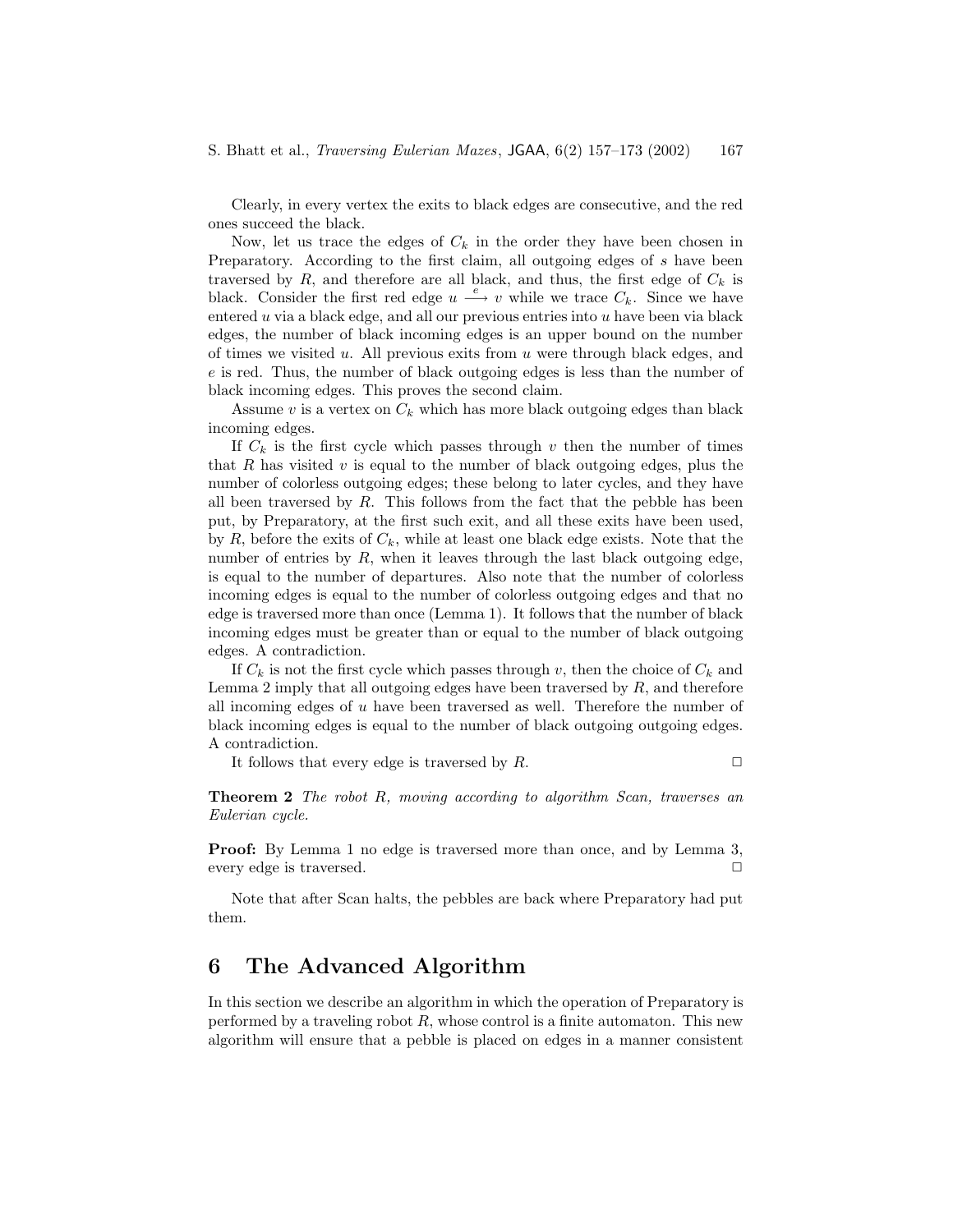with Preparatory. In total four pebbles are used (equivalently, the amount of memory required in each vertex v is  $4 \log d(v) + O(1)$ , and each edge is traversed 3 times.

Each vertex has four pebbles, named *start-edge*, *explore*, *retrace* and *scan*. It is assumed that all four pebbles are initially placed at the same exit. The start-edge pebble will never move. Thus, in what follows, only the movements of the other three pebbles will be discussed.

In addition to the root flag, which marks the initial vertex  $\rho$  (whose placement will not be discussed any further), there are two more flags stored in each vertex *v*:

- The flag *visited* indicates the number of cycles (explorations) which have passed through v; its value is 0, 1, or 2. Initially *visited = 0*. If its value is 2 then there are at least two cycles which have passed through  $v$ .
- The flag *seen* indicates if v has previously been passed in the current cycle (exploration). Initially, seen = 0, and when R reaches v for the first time during the current exploration, it changes the flag *seen* to 1. Once all edges of an exploration are found, R retraces the cycle and assigns all *seen* flags on the cycle to be 0 again. Thus, the *seen* flag of a vertex v is changed to 1, and back to 0, as many times as there are cycles which pass through it.

The main procedure, which governs the actions of R, is **create-euleriancycle**; see Table 3. It employs two subroutines, **explore** (Table 4) and **retrace** (Table 5). Also, we use the macro:

• **exit(X-pebble)**: R exits the vertex it is at via the exit in which the X-pebble is located now, but first it moves the X-pebble to the next exit, in a round-robin fashion.

### **6.1 The Explore Subroutine**

Subroutine **explore** is activated in order to perform an exploration.

If seen  $= 0$  then the current vertex is visited during this exploration for the first time. If in addition, *visited*  $= 1$  then the running exploration is not the first to pass through the current vertex, and the scan-pebble is moved to the exit where the explore-pebble is at; which is the first exit of the second exploration to pass through the vertex. If  $visited < 2$  then it is incremented. Now seen is set to 1. R leaves the current vertex through the exit indicated by the explore-pebble, not before moving it to the next exit, in a round robin fashion.

If  $seen = 1$  then inquire whether all outgoing edges of the current vertex have been explored; this is done by checking if the explore-pebble is back where the start-pebble is at. If so,  $R$  is back at the vertex where the exploration has started and the subroutine is terminated. Otherwise, there are still unexplored outgoing edges and the exploration continues.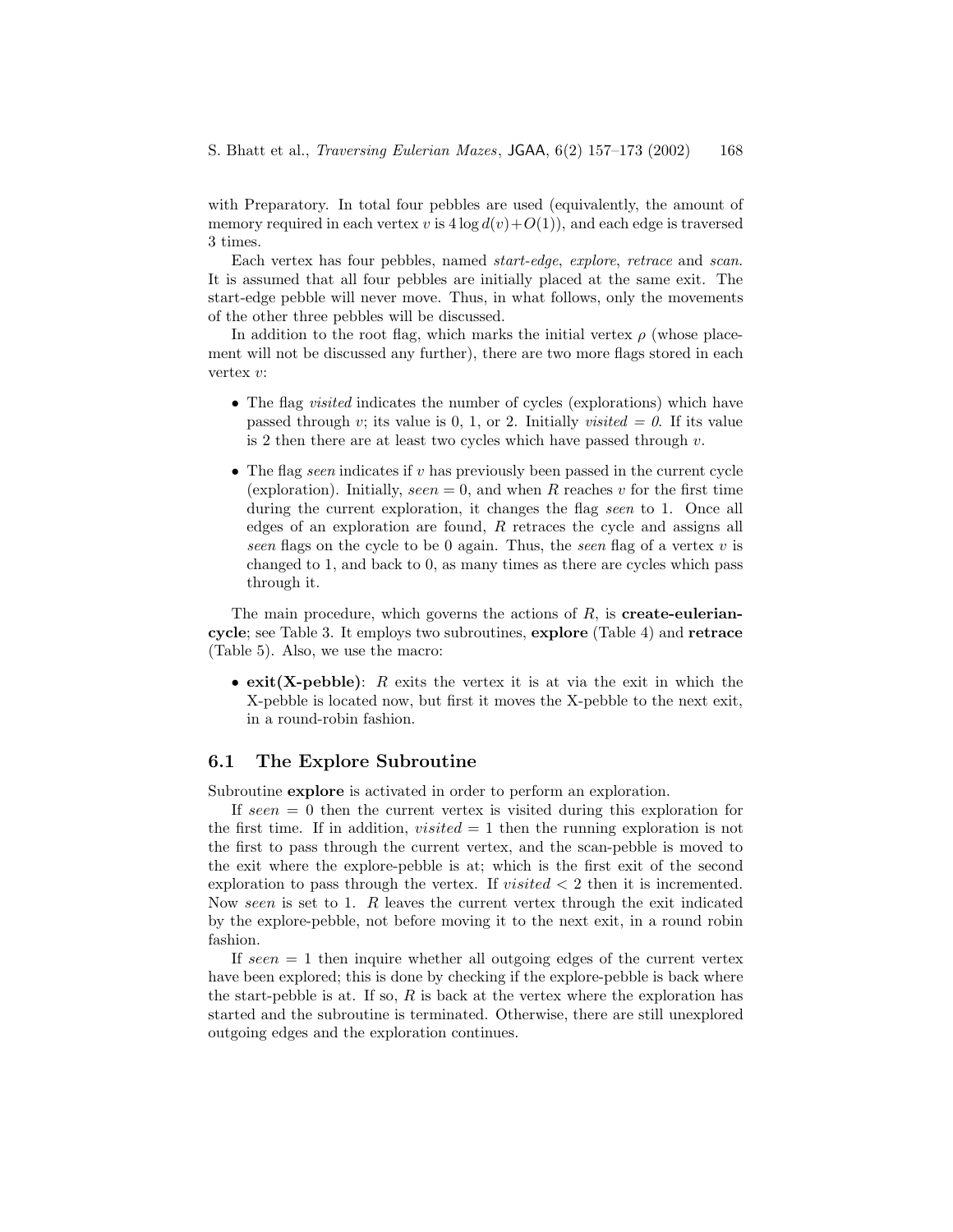|                  | <i>call</i> explore                                   |
|------------------|-------------------------------------------------------|
| $\overline{2}$   | call retrace                                          |
| 3                | repeat                                                |
| 4                | $exit(scan-pebble)$                                   |
| $\overline{5}$   | <i>if</i> explore-pebble not at start-edge then do    |
| $\boldsymbol{6}$ | call explore                                          |
| 7                | call retrace                                          |
| 8                | until R is at $\rho$ and scan-pebble is at start-edge |
|                  |                                                       |

Table 3: Procedure **create-eulerian-cycle**

| <i>while</i> TRUE                                     |  |  |
|-------------------------------------------------------|--|--|
| if seen $= 0$ then do                                 |  |  |
| if visited $= 1$ then                                 |  |  |
| put scan-pebble at explore-pebble's exit              |  |  |
| <i>if visited</i> $\lt 2$ <i>then</i>                 |  |  |
| visited $\leftarrow$ visited + 1                      |  |  |
| $seen \leftarrow 1$                                   |  |  |
| $exit(explore-pebble)$                                |  |  |
| <i>elsif</i> explore-pebble at start-edge pebble then |  |  |
| EXIT explore subroutine                               |  |  |
| else                                                  |  |  |
| $exit(explore-pebble)$                                |  |  |

Table 4: Subroutine **explore**

|                     | <i>while seen</i> $= 1$ <i>or</i> retrace-pebble not at start-edge <i>do</i> |  |
|---------------------|------------------------------------------------------------------------------|--|
| $seen \leftarrow 0$ |                                                                              |  |
|                     | $exit(retrace-pebble)$                                                       |  |

Table 5: Subroutine **retrace**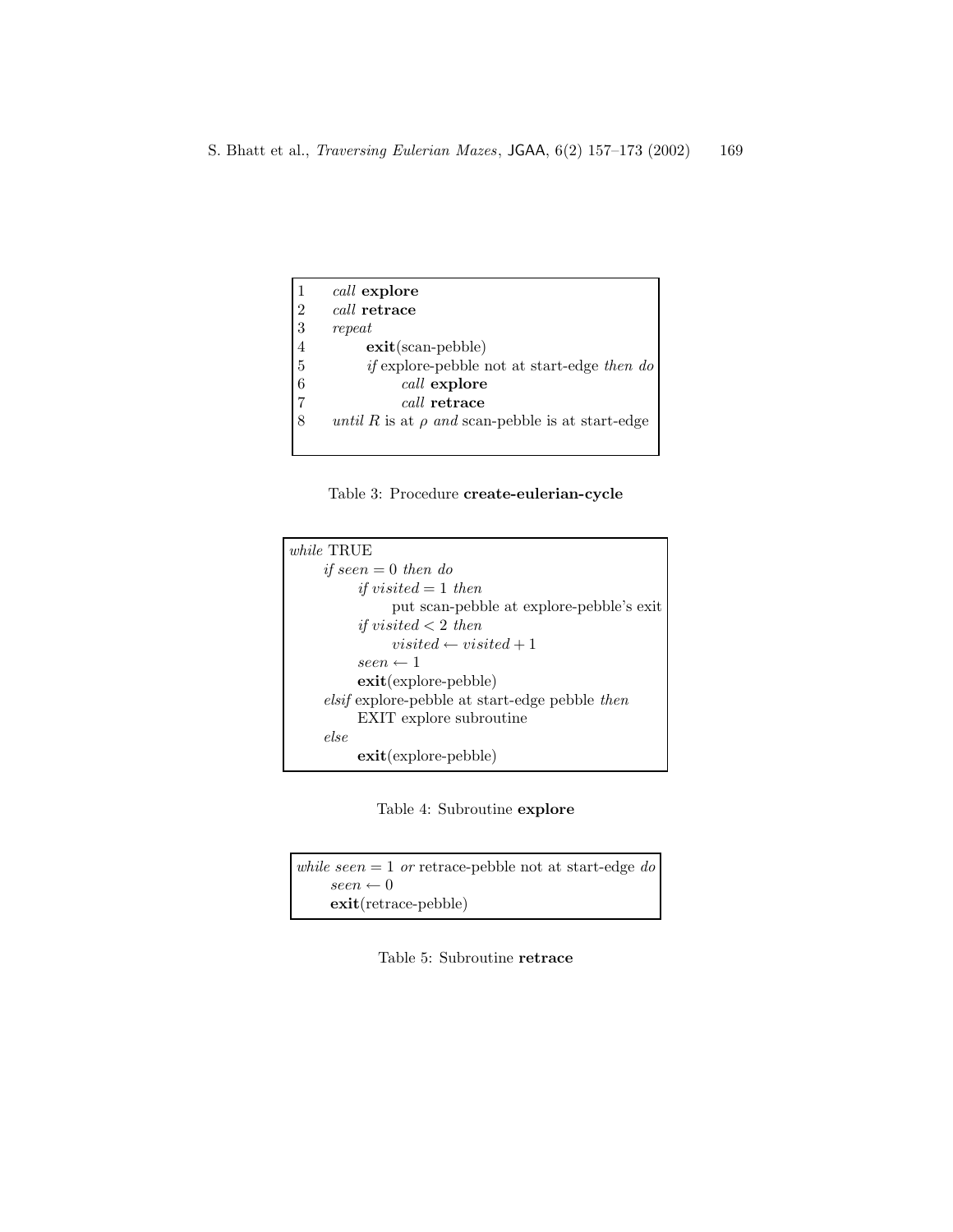### **6.2 The Retrace subroutine**

Subroutine **retrace** is activated after an exploration cycle is found. Its purpose is to reset all seen flags of the vertices of the newly found cycle to 0. This is done as follows.

If  $seen = 0$  and the retrace-pebble is at the start-edge, then all edges of the new cycle have been retraced and **retrace** halts. The halting condition can occur only at the vertex where the exploration has started and all exits of that cycle have been retraced. In every encountered vertex seen is set to 0, whatever its value has been.

### **6.3 The Create-Eulerian-Cycle Procedure**

We shall refer to lines 3,4 and 8 of Table 3 as the Scan behavior.

Procedure **create-eulerian-cycle** uses **explore** and **retrace** to perform a deterministic version of Preparatory. R starts an exploration from  $\rho$ , first performing **explore** and then **retrace**. Now it is back at  $\rho$ , while all three pebbles are at the start-edge. R behaves now as Scan, advancing the scanpebble only, but this behavior is stopped when  $R$  hits a vertex  $v$  which has new outgoing edges; this is detected by the fact that the exit where the explorepebble is at is not at the start-edge. When this happens,  $R$  suspends the Scan behavior. It performs an exploration from v, again by first running **explore** and then **retrace**. While doing that, the scan-pebble of every vertex encountered on this cycle is moved from its start-edge to the first exit of the new exploration if the present exploration is the second to pass through that vertex. When **retrace** terminates, R resumes the Scan behavior.

It is easy to see that **create-eulerian-cycle** causes R to place the scanpebbles in accord with Preparatory, and when R uses the exits where the scanpebbles are at, it traverses every edge once. When **create-eulerian-cycle** terminates, the scan-pebbles are back where Preparatory could have placed them. Thus, at that time, one can use Scan behavior to traverse an Eulerian cycle.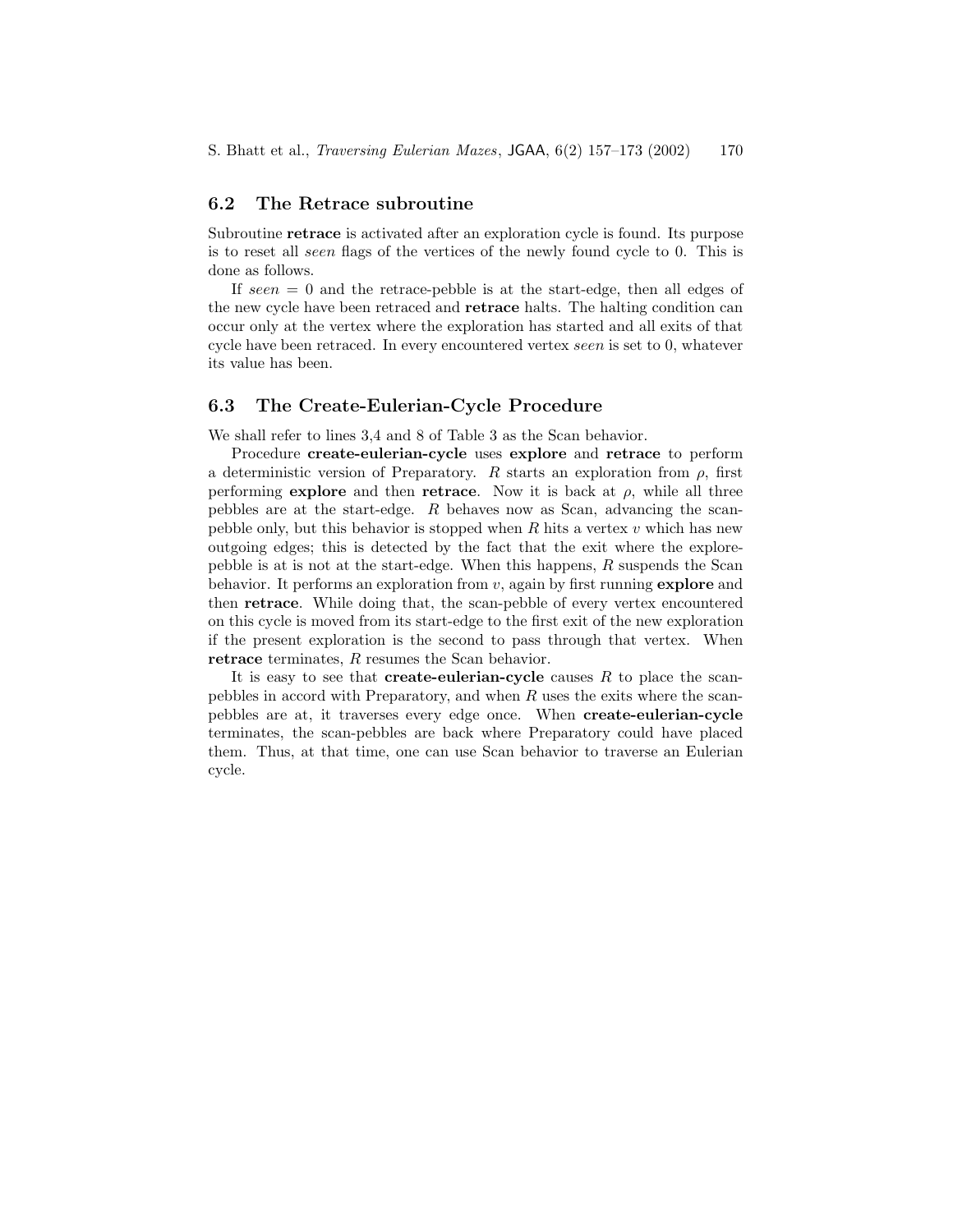### **References**

- [1] Y. Afek and E. Gafni, *Distributed Algorithms for Unidirectional Networks*, SIAM J. Comput., Vol. 23, No. 6, 1994, pp. 1152-1178.
- [2] S. Albers and M.R. Henzinger, *Exploring Unknown Environments*, SIAM J. Comput., Vol. 29, No. 4, 2000, pp. 1164-1188.
- [3] M. Blum and W.J. Sakoda, *On the Capability of Finite Automata in 2 and 3 Dimensional Space*. In Proceeding of the Eighteenth Annual Symposium on Foundations of Computer Science, 1977. pp. 147-161.
- [4] X. Deng and C.H. Papadimitriou, *Exploring an Unknown Graph*, J. of Graph Th., Vol. 32, No. 3, 1999, pp. 265-297.
- [5] S. Even, *Graph Algorithms*, Computer Science press, 1979.
- [6] S. Even, A. Litman and P. Winkler, *Computing with Snakes in Directed Networks of Automata*. J. of Algorithms, Vol. 24, 1997, pp. 158-170.
- [7] A. Hemmerling, *Labyrinth Problems; Labyrinth-Searching Abilities of Automata*, Teubner-Texte zur Mathematik, Band 114, 1989.
- [8] M.O. Rabin, *Maze Threading Automata*. An unpublished lecture presented at MIT and UC Berkeley, 1967.
- [9] R. Tayar, *Scanning Directed Eulerian Mazes by a Finite-State Robot*, Master thesis, Computer Science Department, Technion — Israel Inst. of Tech., Haifa, Israel. Sep. 2000, 31 pages.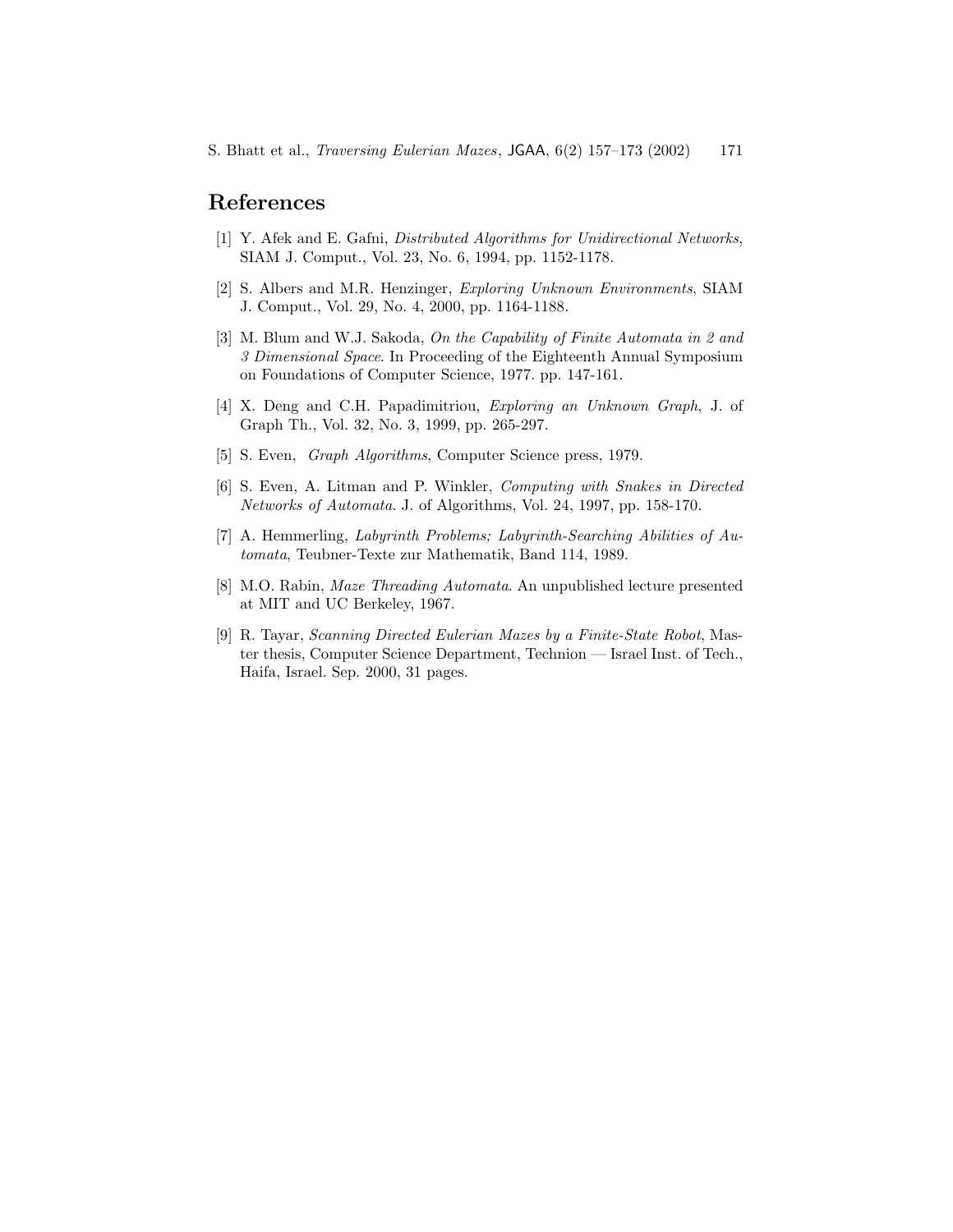# **Appendix: The Simple Algorithm — Lower bounds and a comparison with depth first techniques**

Let us show that, in a certain sense, the upper bound on edge traversals, i.e.  $O(|V| \cdot |E|)$ , is tight for the Simple Algorithm. And yet, there are some cases in which the Simple Algorithm performs significantly better than any depth-first search algorithm.

We present two examples of graphs, one sparse and one dense, for which the Simple Algorithm reaches its upper bound for edge traversals. As our sparse example, we consider a *simple chain*, as shown in Figure 2. The start exit of every vertex is labeled 1.



Figure 2: A simple chain

Let us denote by  $f_s(n)$  the number of edge traversals until every edge is traversed, when the initial vertex is vertex No. 1. The last edge to be discovered is the edge from vertex n to vertex  $n-1$ . Clearly,  $f_s(2) = 2$  and  $f_s(n+1) =$  $f_s(n)+2n-1$ . Thus,

$$
f_s(n) = n^2 - 2n + 2.
$$

It follows that in this case, the bound of  $O(|V| \cdot |E|)$  is tight.

As our dense graph example, consider the following directed graph  $G_p(V, E)$ , where *p* is an odd prime.

$$
V = \{0, 1, \ldots, 2p - 1\},\
$$

The set of directed edges consists of two types:

#### • **body**

For every two vertices,  $i, j < p$ , let  $\delta(i, j) \stackrel{\triangle}{=} j - i \mod(p)$ ; i.e.  $0 \leq \delta(i, j) <$ p. If  $\delta(i, j) < \frac{p}{2}$  then there is an edge  $i \longrightarrow j$ , and the exit at i is labeled  $\delta(i, j)$ .

#### • **tail**

- **−** There is an edge  $0 \rightarrow p$  labeled  $\frac{p+1}{2}$ .
- For every  $p \leq i < 2p 1$  there is an edge  $i \longrightarrow i + 1$ , labeled 2.
- For every  $p < i \leq 2p 1$  there is an edge  $i \rightarrow i 1$ , labeled 1.
- There is an edge  $p \longrightarrow 0$  labeled 1.